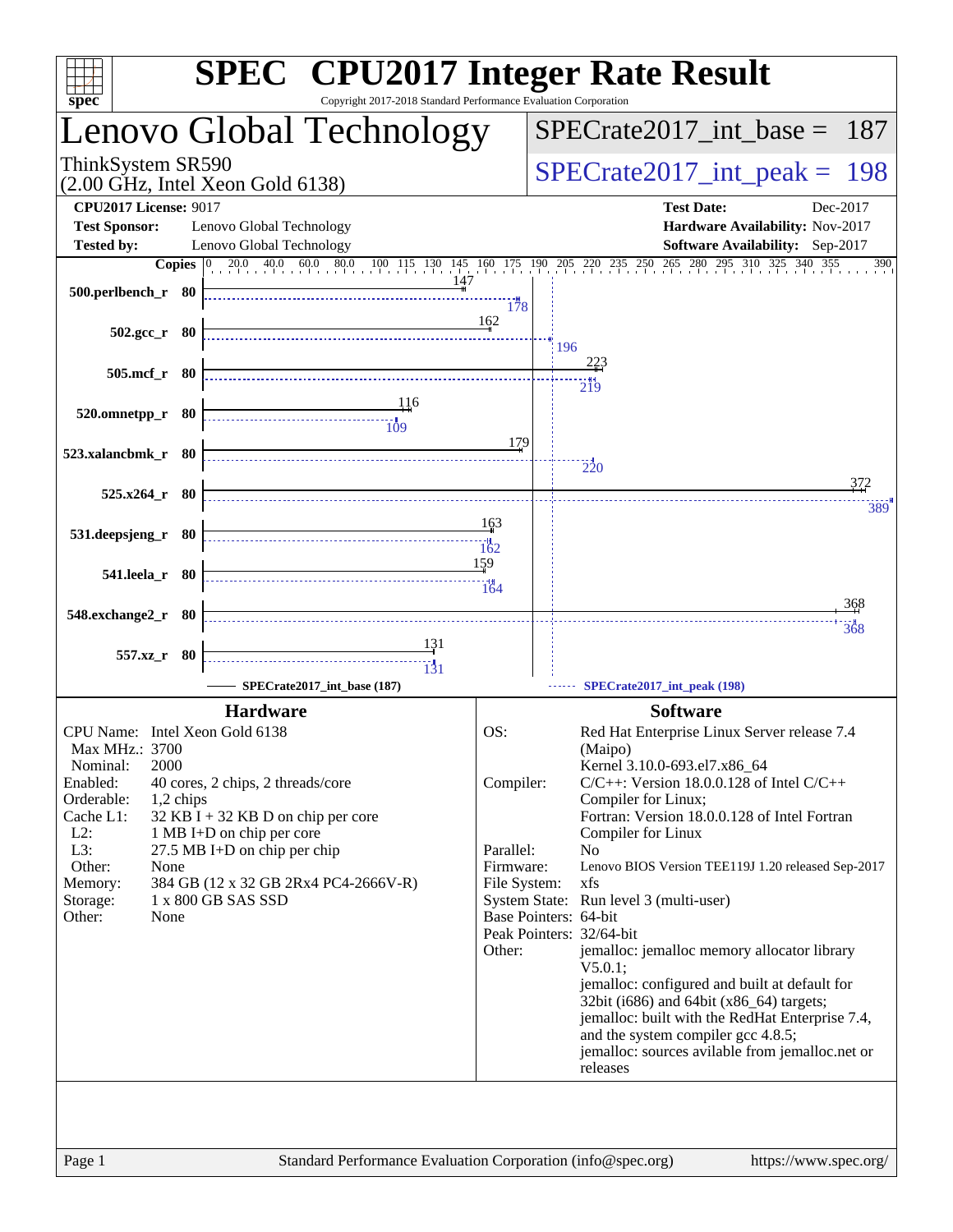

## Lenovo Global Technology

(2.00 GHz, Intel Xeon Gold 6138)

ThinkSystem SR590<br>  $\angle Q$  00 GHz, Intel Year Gold 6138)<br> [SPECrate2017\\_int\\_peak =](http://www.spec.org/auto/cpu2017/Docs/result-fields.html#SPECrate2017intpeak) 198

[SPECrate2017\\_int\\_base =](http://www.spec.org/auto/cpu2017/Docs/result-fields.html#SPECrate2017intbase) 187

**[Test Sponsor:](http://www.spec.org/auto/cpu2017/Docs/result-fields.html#TestSponsor)** Lenovo Global Technology **[Hardware Availability:](http://www.spec.org/auto/cpu2017/Docs/result-fields.html#HardwareAvailability)** Nov-2017

**[CPU2017 License:](http://www.spec.org/auto/cpu2017/Docs/result-fields.html#CPU2017License)** 9017 **[Test Date:](http://www.spec.org/auto/cpu2017/Docs/result-fields.html#TestDate)** Dec-2017 **[Tested by:](http://www.spec.org/auto/cpu2017/Docs/result-fields.html#Testedby)** Lenovo Global Technology **[Software Availability:](http://www.spec.org/auto/cpu2017/Docs/result-fields.html#SoftwareAvailability)** Sep-2017

#### **[Results Table](http://www.spec.org/auto/cpu2017/Docs/result-fields.html#ResultsTable)**

| <b>Base</b>                      |               |                |       |                | <b>Peak</b> |                |       |               |                |              |                |              |                |              |
|----------------------------------|---------------|----------------|-------|----------------|-------------|----------------|-------|---------------|----------------|--------------|----------------|--------------|----------------|--------------|
| <b>Benchmark</b>                 | <b>Copies</b> | <b>Seconds</b> | Ratio | <b>Seconds</b> | Ratio       | <b>Seconds</b> | Ratio | <b>Copies</b> | <b>Seconds</b> | <b>Ratio</b> | <b>Seconds</b> | <b>Ratio</b> | <b>Seconds</b> | <b>Ratio</b> |
| $500.$ perlbench_r               | 80            | 865            | 147   | 871            | 146         | 860            | 148   | 80            | 712            | 179          | 719            | 177          | 716            | <u>178</u>   |
| $502.\text{gcc}$ <sub>r</sub>    | 80            | 701            | 161   | 697            | 162         | 701            | 162   | 80            | 576            | 197          | 578            | 196          | 577            | <u>196</u>   |
| $505$ .mcf r                     | 80            | 572            | 226   | 580            | 223         | 583            | 222   | 80            | 592            | 218          | 590            | 219          | 583            | 222          |
| 520.omnetpp_r                    | 80            | 893            | 118   | 903            | 116         | 931            | 113   | 80            | 955            | 110          | 964            | 109          | 960            | <u>109</u>   |
| 523.xalancbmk_r                  | 80            | 468            | 180   | 472            | 179         | 472            | 179   | 80            | 383            | 220          | 383            | 220          | 383            | 221          |
| 525.x264 r                       | 80            | 377            | 372   | 374            | 375         | 381            | 368   | 80            | 360            | 389          | 360            | 389          | 359            | 390          |
| 531.deepsjeng_r                  | 80            | 558            | 164   | 563            | 163         | 562            | 163   | 80            | 563            | 163          | 571            | 161          | 565            | <u>162</u>   |
| 541.leela r                      | 80            | 835            | 159   | 835            | 159         | 830            | 160   | 80            | 806            | 164          | 810            | 164          | 820            | 162          |
| 548.exchange2_r                  | 80            | 569            | 368   | 586            | 358         | 565            | 371   | 80            | 569            | 368          | 586            | 358          | 568            | 369          |
| 557.xz r                         | 80            | 661            | 131   | 663            | 130         | 661            | 131   | 80            | 662            | 131          | 659            | 131          | 663            | 130          |
| $SPECrate2017$ int base =<br>187 |               |                |       |                |             |                |       |               |                |              |                |              |                |              |
| $CDDC_{11}$ $4.2017$ $1.4$ $1.1$ |               |                | 100   |                |             |                |       |               |                |              |                |              |                |              |

**[SPECrate2017\\_int\\_peak =](http://www.spec.org/auto/cpu2017/Docs/result-fields.html#SPECrate2017intpeak) 198**

Results appear in the [order in which they were run](http://www.spec.org/auto/cpu2017/Docs/result-fields.html#RunOrder). Bold underlined text [indicates a median measurement](http://www.spec.org/auto/cpu2017/Docs/result-fields.html#Median).

#### **[Submit Notes](http://www.spec.org/auto/cpu2017/Docs/result-fields.html#SubmitNotes)**

 The numactl mechanism was used to bind copies to processors. The config file option 'submit' was used to generate numactl commands to bind each copy to a specific processor. For details, please see the config file.

#### **[Operating System Notes](http://www.spec.org/auto/cpu2017/Docs/result-fields.html#OperatingSystemNotes)**

Stack size set to unlimited using "ulimit -s unlimited"

#### **[General Notes](http://www.spec.org/auto/cpu2017/Docs/result-fields.html#GeneralNotes)**

Environment variables set by runcpu before the start of the run: LD\_LIBRARY\_PATH = "/home/cpu2017.1.0.2.ic18.0/lib/ia32:/home/cpu2017.1.0.2.ic18.0/lib/intel64" LD\_LIBRARY\_PATH = "\$LD\_LIBRARY\_PATH:/home/cpu2017.1.0.2.ic18.0/je5.0.1-32:/home/cpu2017.1.0.2.ic18.0/je5.0.1-64" Binaries compiled on a system with 1x Intel Core i7-4790 CPU + 32GB RAM memory using Redhat Enterprise Linux 7.4 Transparent Huge Pages enabled by default Prior to runcpu invocation Filesystem page cache synced and cleared with: sync; echo 3> /proc/sys/vm/drop\_caches runcpu command invoked through numactl i.e.: numactl --interleave=all runcpu <etc>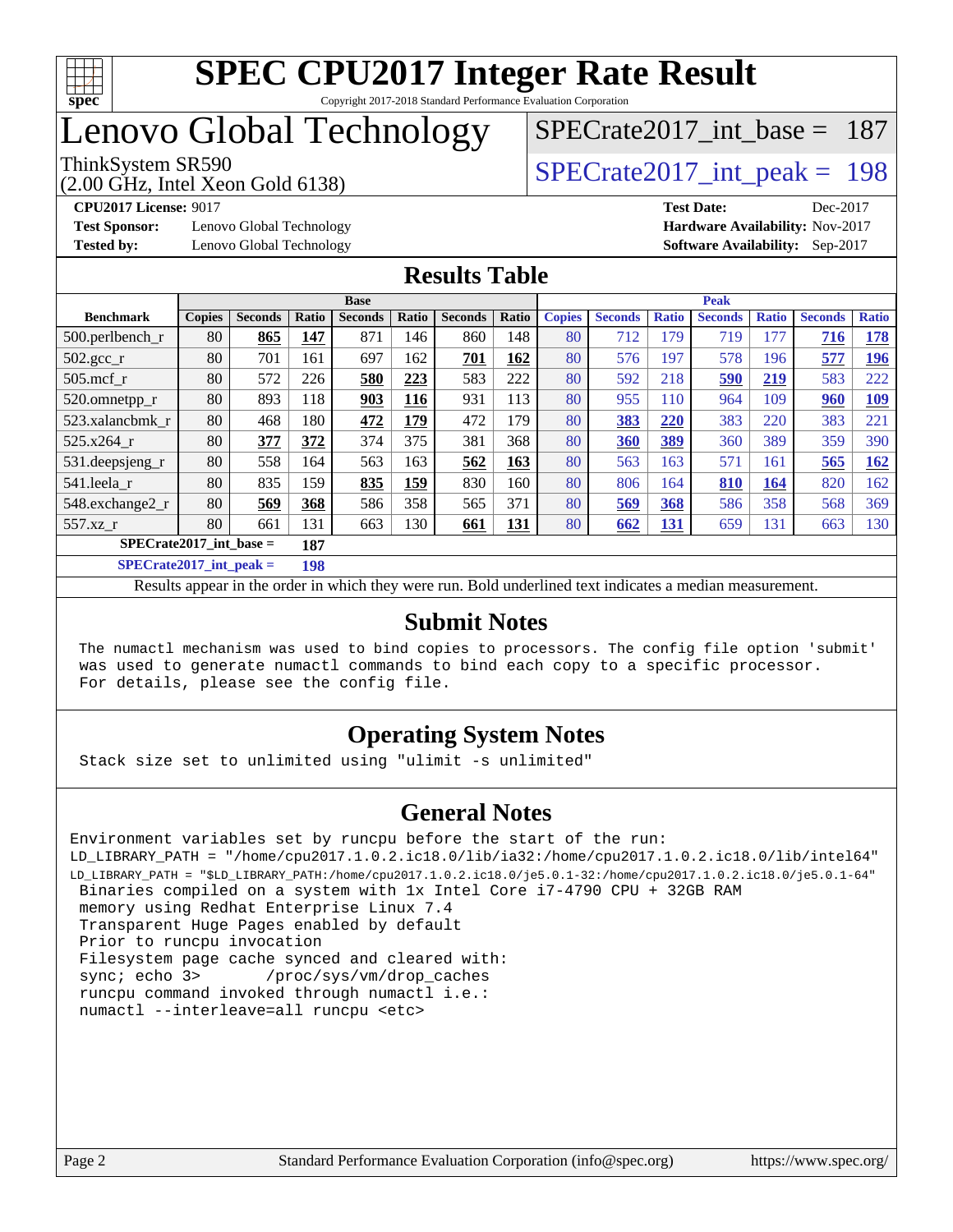

## Lenovo Global Technology

[SPECrate2017\\_int\\_base =](http://www.spec.org/auto/cpu2017/Docs/result-fields.html#SPECrate2017intbase) 187

(2.00 GHz, Intel Xeon Gold 6138)

ThinkSystem SR590<br>  $\angle Q$  00 GHz, Intel Year Gold 6138)<br> [SPECrate2017\\_int\\_peak =](http://www.spec.org/auto/cpu2017/Docs/result-fields.html#SPECrate2017intpeak) 198

**[Test Sponsor:](http://www.spec.org/auto/cpu2017/Docs/result-fields.html#TestSponsor)** Lenovo Global Technology **[Hardware Availability:](http://www.spec.org/auto/cpu2017/Docs/result-fields.html#HardwareAvailability)** Nov-2017 **[Tested by:](http://www.spec.org/auto/cpu2017/Docs/result-fields.html#Testedby)** Lenovo Global Technology **[Software Availability:](http://www.spec.org/auto/cpu2017/Docs/result-fields.html#SoftwareAvailability)** Sep-2017

**[CPU2017 License:](http://www.spec.org/auto/cpu2017/Docs/result-fields.html#CPU2017License)** 9017 **[Test Date:](http://www.spec.org/auto/cpu2017/Docs/result-fields.html#TestDate)** Dec-2017

#### **[Platform Notes](http://www.spec.org/auto/cpu2017/Docs/result-fields.html#PlatformNotes)**

Page 3 Standard Performance Evaluation Corporation [\(info@spec.org\)](mailto:info@spec.org) <https://www.spec.org/> BIOS configuration: Choose Operating Mode set to Maximum Performance DCU Streamer Prefetcher set to Disable MONITORMWAIT set to Enable SNC set to Enable XPT Prefetcher set to Enable Stale AtoS set to Enable LLC Deadline Alloc set to Disable Sysinfo program /home/cpu2017.1.0.2.ic18.0/bin/sysinfo Rev: r5797 of 2017-06-14 96c45e4568ad54c135fd618bcc091c0f running on sr590-3-redhat.7.4 Sun Dec 17 05:25:51 2017 SUT (System Under Test) info as seen by some common utilities. For more information on this section, see <https://www.spec.org/cpu2017/Docs/config.html#sysinfo> From /proc/cpuinfo model name : Intel(R) Xeon(R) Gold 6138 CPU @ 2.00GHz 2 "physical id"s (chips) 80 "processors" cores, siblings (Caution: counting these is hw and system dependent. The following excerpts from /proc/cpuinfo might not be reliable. Use with caution.) cpu cores : 20 siblings : 40 physical 0: cores 0 1 2 3 4 8 9 10 11 12 16 17 18 19 20 24 25 26 27 28 physical 1: cores 0 1 2 3 4 8 9 10 11 12 16 17 18 19 20 24 25 26 27 28 From lscpu: Architecture: x86\_64 CPU op-mode(s): 32-bit, 64-bit Byte Order: Little Endian  $CPU(s):$  80 On-line CPU(s) list: 0-79 Thread(s) per core: 2 Core(s) per socket: 20 Socket(s): 2 NUMA node(s): 4 Vendor ID: GenuineIntel CPU family: 6 Model: 85 Model name: Intel(R) Xeon(R) Gold 6138 CPU @ 2.00GHz Stepping: 4 CPU MHz: 2000.000 BogoMIPS: 4000.00 Virtualization: VT-x L1d cache: 32K L1i cache: 32K **(Continued on next page)**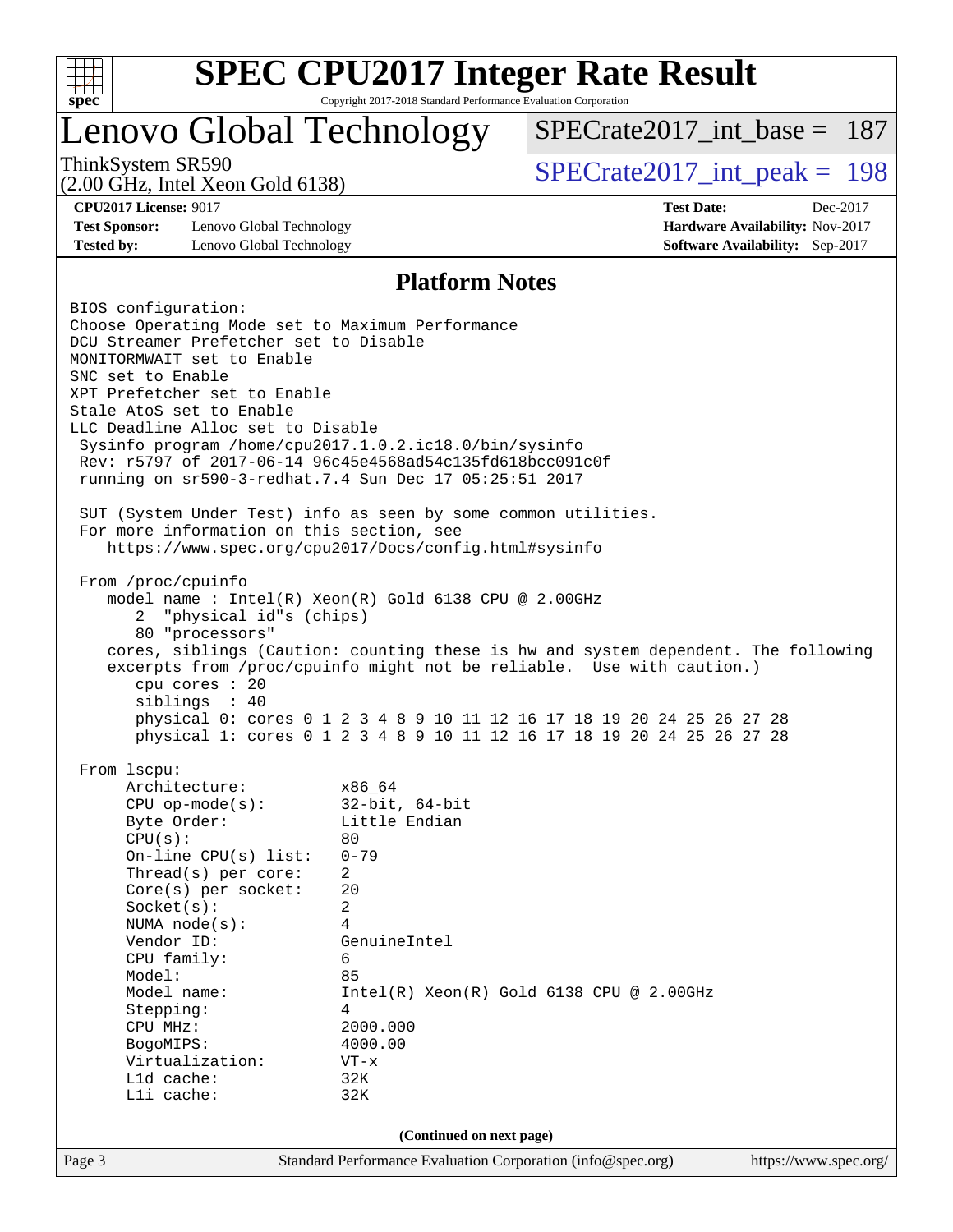

# **[SPEC CPU2017 Integer Rate Result](http://www.spec.org/auto/cpu2017/Docs/result-fields.html#SPECCPU2017IntegerRateResult)**

Copyright 2017-2018 Standard Performance Evaluation Corporation

Lenovo Global Technology

ThinkSystem SR590<br>  $\angle Q$  00 GHz, Intel Year Gold 6138)<br> [SPECrate2017\\_int\\_peak =](http://www.spec.org/auto/cpu2017/Docs/result-fields.html#SPECrate2017intpeak) 198

[SPECrate2017\\_int\\_base =](http://www.spec.org/auto/cpu2017/Docs/result-fields.html#SPECrate2017intbase) 187

(2.00 GHz, Intel Xeon Gold 6138) **[CPU2017 License:](http://www.spec.org/auto/cpu2017/Docs/result-fields.html#CPU2017License)** 9017 **[Test Date:](http://www.spec.org/auto/cpu2017/Docs/result-fields.html#TestDate)** Dec-2017

**[Test Sponsor:](http://www.spec.org/auto/cpu2017/Docs/result-fields.html#TestSponsor)** Lenovo Global Technology **[Hardware Availability:](http://www.spec.org/auto/cpu2017/Docs/result-fields.html#HardwareAvailability)** Nov-2017 **[Tested by:](http://www.spec.org/auto/cpu2017/Docs/result-fields.html#Testedby)** Lenovo Global Technology **[Software Availability:](http://www.spec.org/auto/cpu2017/Docs/result-fields.html#SoftwareAvailability)** Sep-2017

#### **[Platform Notes \(Continued\)](http://www.spec.org/auto/cpu2017/Docs/result-fields.html#PlatformNotes)**

 L2 cache: 1024K L3 cache: 28160K NUMA node0 CPU(s): 0-2,5,6,10-12,15,16,40-42,45,46,50-52,55,56 NUMA node1 CPU(s): 3,4,7-9,13,14,17-19,43,44,47-49,53,54,57-59 NUMA node2 CPU(s): 20-22,25,26,30-32,35,36,60-62,65,66,70-72,75,76 NUMA node3 CPU(s): 23,24,27-29,33,34,37-39,63,64,67-69,73,74,77-79 Flags: fpu vme de pse tsc msr pae mce cx8 apic sep mtrr pge mca cmov pat pse36 clflush dts acpi mmx fxsr sse sse2 ss ht tm pbe syscall nx pdpe1gb rdtscp lm constant\_tsc art arch\_perfmon pebs bts rep\_good nopl xtopology nonstop\_tsc aperfmperf eagerfpu pni pclmulqdq dtes64 monitor ds\_cpl vmx smx est tm2 ssse3 fma cx16 xtpr pdcm pcid dca sse4\_1 sse4\_2 x2apic movbe popcnt tsc\_deadline\_timer aes xsave avx f16c rdrand lahf\_lm abm 3dnowprefetch epb cat\_l3 cdp\_l3 intel\_pt tpr\_shadow vnmi flexpriority ept vpid fsgsbase tsc\_adjust bmi1 hle avx2 smep bmi2 erms invpcid rtm cqm mpx rdt\_a avx512f avx512dq rdseed adx smap clflushopt clwb avx512cd avx512bw avx512vl xsaveopt xsavec xgetbv1 cqm\_llc cqm\_occup\_llc cqm\_mbm\_total cqm\_mbm\_local dtherm ida arat pln pts /proc/cpuinfo cache data cache size : 28160 KB From numactl --hardware WARNING: a numactl 'node' might or might not correspond to a physical chip. available: 4 nodes (0-3) node 0 cpus: 0 1 2 5 6 10 11 12 15 16 40 41 42 45 46 50 51 52 55 56 node 0 size: 97681 MB node 0 free: 94753 MB node 1 cpus: 3 4 7 8 9 13 14 17 18 19 43 44 47 48 49 53 54 57 58 59 node 1 size: 98304 MB node 1 free: 95466 MB node 2 cpus: 20 21 22 25 26 30 31 32 35 36 60 61 62 65 66 70 71 72 75 76 node 2 size: 98304 MB node 2 free: 95558 MB node 3 cpus: 23 24 27 28 29 33 34 37 38 39 63 64 67 68 69 73 74 77 78 79 node 3 size: 98304 MB node 3 free: 95294 MB node distances: node 0 1 2 3 0: 10 11 21 21 1: 11 10 21 21 2: 21 21 10 11 3: 21 21 11 10 From /proc/meminfo MemTotal: 395591008 kB HugePages\_Total: 0 Hugepagesize: 2048 kB **(Continued on next page)**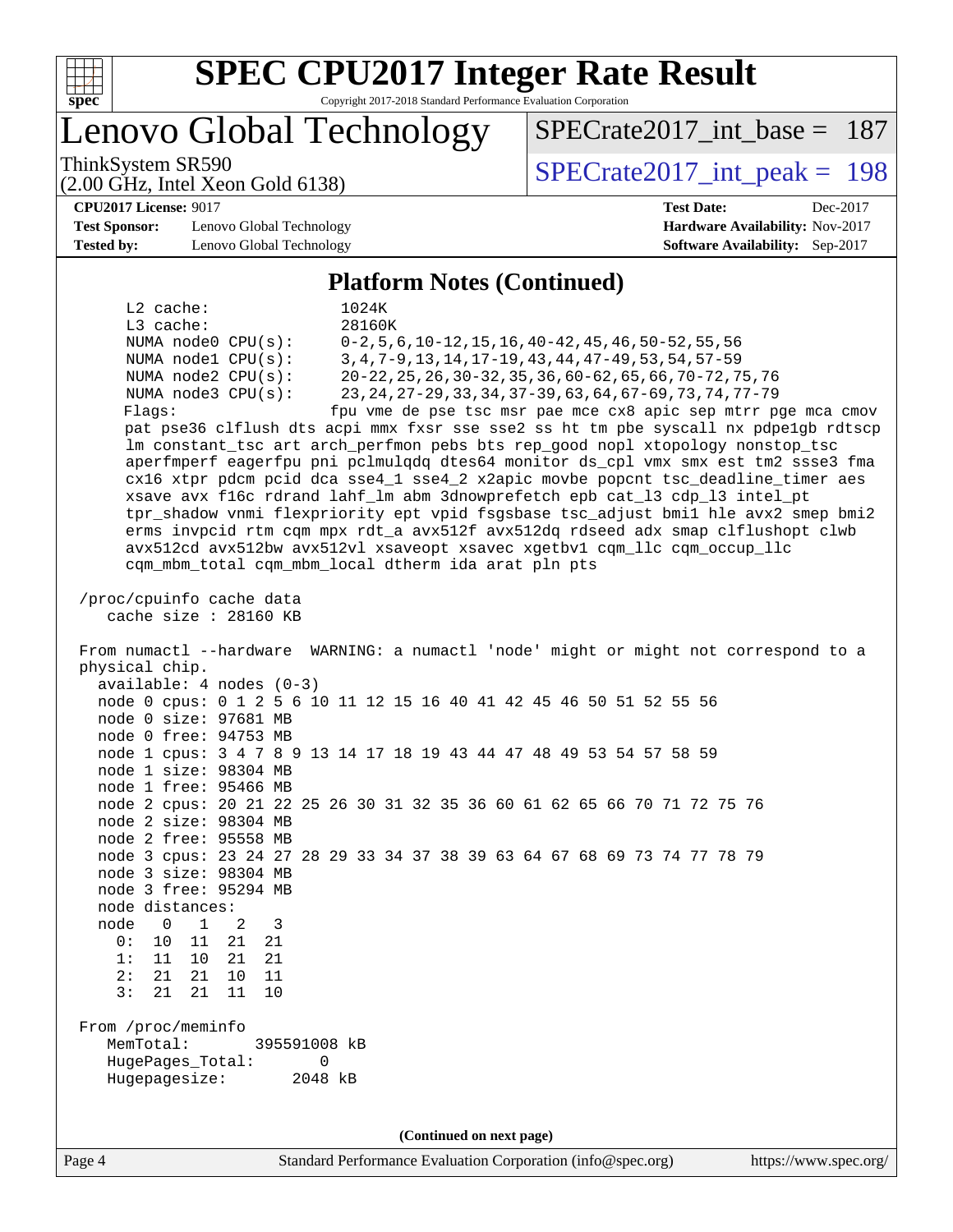

Lenovo Global Technology

[SPECrate2017\\_int\\_base =](http://www.spec.org/auto/cpu2017/Docs/result-fields.html#SPECrate2017intbase) 187

(2.00 GHz, Intel Xeon Gold 6138)

ThinkSystem SR590<br>  $\angle Q$  00 GHz, Intel Year Gold 6138)<br> [SPECrate2017\\_int\\_peak =](http://www.spec.org/auto/cpu2017/Docs/result-fields.html#SPECrate2017intpeak) 198

**[Test Sponsor:](http://www.spec.org/auto/cpu2017/Docs/result-fields.html#TestSponsor)** Lenovo Global Technology **[Hardware Availability:](http://www.spec.org/auto/cpu2017/Docs/result-fields.html#HardwareAvailability)** Nov-2017 **[Tested by:](http://www.spec.org/auto/cpu2017/Docs/result-fields.html#Testedby)** Lenovo Global Technology **[Software Availability:](http://www.spec.org/auto/cpu2017/Docs/result-fields.html#SoftwareAvailability)** Sep-2017

**[CPU2017 License:](http://www.spec.org/auto/cpu2017/Docs/result-fields.html#CPU2017License)** 9017 **[Test Date:](http://www.spec.org/auto/cpu2017/Docs/result-fields.html#TestDate)** Dec-2017

#### **[Platform Notes \(Continued\)](http://www.spec.org/auto/cpu2017/Docs/result-fields.html#PlatformNotes)**

Page 5 Standard Performance Evaluation Corporation [\(info@spec.org\)](mailto:info@spec.org) <https://www.spec.org/> From /etc/\*release\* /etc/\*version\* os-release: NAME="Red Hat Enterprise Linux Server" VERSION="7.4 (Maipo)" ID="rhel" ID\_LIKE="fedora" VARIANT="Server" VARIANT\_ID="server" VERSION\_ID="7.4" PRETTY\_NAME="Red Hat Enterprise Linux Server 7.4 (Maipo)" redhat-release: Red Hat Enterprise Linux Server release 7.4 (Maipo) system-release: Red Hat Enterprise Linux Server release 7.4 (Maipo) system-release-cpe: cpe:/o:redhat:enterprise\_linux:7.4:ga:server uname -a: Linux sr590-3-redhat.7.4 3.10.0-693.el7.x86\_64 #1 SMP Thu Jul 6 19:56:57 EDT 2017 x86\_64 x86\_64 x86\_64 GNU/Linux run-level 3 Dec 15 20:05 SPEC is set to: /home/cpu2017.1.0.2.ic18.0 Filesystem Type Size Used Avail Use% Mounted on /dev/sda4 xfs 690G 29G 662G 5% /home Additional information from dmidecode follows. WARNING: Use caution when you interpret this section. The 'dmidecode' program reads system data which is "intended to allow hardware to be accurately determined", but the intent may not be met, as there are frequent changes to hardware, firmware, and the "DMTF SMBIOS" standard. BIOS Lenovo -[TEE119J-1.20]- 09/06/2017 Memory: 12x Hynix HMA84GR7AFR4N-VK 32 GB 2 rank 2666 4x NO DIMM NO DIMM (End of data from sysinfo program) **[Compiler Version Notes](http://www.spec.org/auto/cpu2017/Docs/result-fields.html#CompilerVersionNotes)** ============================================================================== CC 500.perlbench\_r(base)  $502.\text{gcc_r}$ (base)  $505.\text{mcf_r}$ (base, peak) 525.x264\_r(base, peak) 557.xz\_r(base, peak) ----------------------------------------------------------------------------- icc (ICC) 18.0.0 20170811 Copyright (C) 1985-2017 Intel Corporation. All rights reserved. ------------------------------------------------------------------------------ ============================================================================== **(Continued on next page)**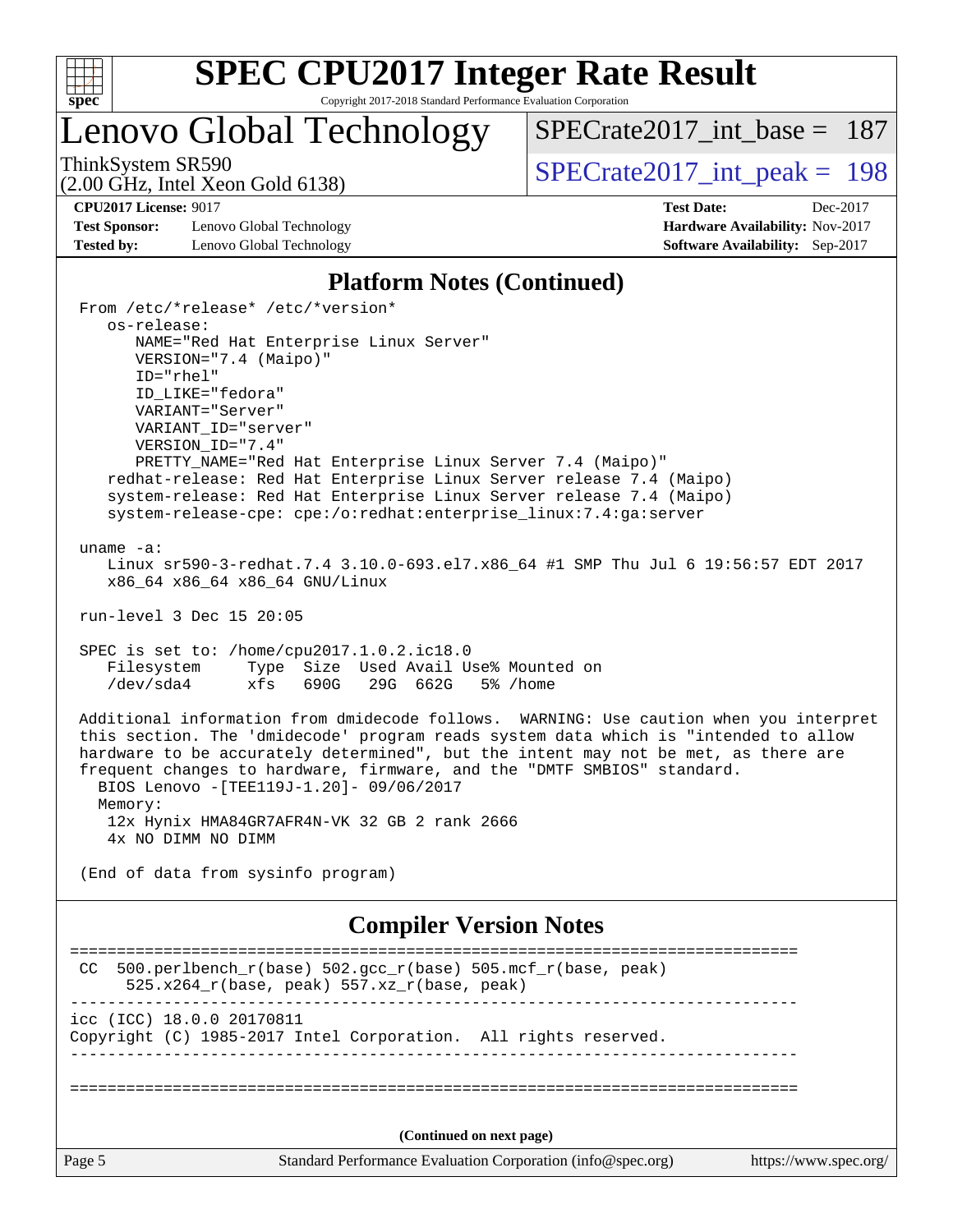

## Lenovo Global Technology

[SPECrate2017\\_int\\_base =](http://www.spec.org/auto/cpu2017/Docs/result-fields.html#SPECrate2017intbase) 187

(2.00 GHz, Intel Xeon Gold 6138)

ThinkSystem SR590<br>(2.00 GHz, Intel Xeon Gold 6138) [SPECrate2017\\_int\\_peak =](http://www.spec.org/auto/cpu2017/Docs/result-fields.html#SPECrate2017intpeak) 198

**[Test Sponsor:](http://www.spec.org/auto/cpu2017/Docs/result-fields.html#TestSponsor)** Lenovo Global Technology **[Hardware Availability:](http://www.spec.org/auto/cpu2017/Docs/result-fields.html#HardwareAvailability)** Nov-2017 **[Tested by:](http://www.spec.org/auto/cpu2017/Docs/result-fields.html#Testedby)** Lenovo Global Technology **[Software Availability:](http://www.spec.org/auto/cpu2017/Docs/result-fields.html#SoftwareAvailability)** Sep-2017

**[CPU2017 License:](http://www.spec.org/auto/cpu2017/Docs/result-fields.html#CPU2017License)** 9017 **[Test Date:](http://www.spec.org/auto/cpu2017/Docs/result-fields.html#TestDate)** Dec-2017

#### **[Compiler Version Notes \(Continued\)](http://www.spec.org/auto/cpu2017/Docs/result-fields.html#CompilerVersionNotes)**

| 500.perlbench_r(peak) 502.gcc_r(peak)<br>CC                                                                             |
|-------------------------------------------------------------------------------------------------------------------------|
| icc (ICC) 18.0.0 20170811<br>Copyright (C) 1985-2017 Intel Corporation. All rights reserved.                            |
| CXXC 520.omnetpp $r(base)$ 523.xalancbmk $r(base)$ 531.deepsjeng $r(base)$<br>$541.$ leela $r(base)$                    |
| icpc (ICC) 18.0.0 20170811<br>Copyright (C) 1985-2017 Intel Corporation. All rights reserved.                           |
| CXXC 520.omnetpp $r(\text{peak})$ 523.xalancbmk $r(\text{peak})$ 531.deepsjeng $r(\text{peak})$<br>$541.$ leela r(peak) |
| icpc (ICC) 18.0.0 20170811<br>Copyright (C) 1985-2017 Intel Corporation. All rights reserved.                           |
| FC 548.exchange2_r(base, peak)                                                                                          |
| ifort (IFORT) 18.0.0 20170811<br>Copyright (C) 1985-2017 Intel Corporation. All rights reserved.                        |

## **[Base Compiler Invocation](http://www.spec.org/auto/cpu2017/Docs/result-fields.html#BaseCompilerInvocation)**

[icc](http://www.spec.org/cpu2017/results/res2018q1/cpu2017-20171225-02181.flags.html#user_CCbase_intel_icc_18.0_66fc1ee009f7361af1fbd72ca7dcefbb700085f36577c54f309893dd4ec40d12360134090235512931783d35fd58c0460139e722d5067c5574d8eaf2b3e37e92)

| $C_{++}$ benchmarks: |
|----------------------|
| icpc                 |

[Fortran benchmarks](http://www.spec.org/auto/cpu2017/Docs/result-fields.html#Fortranbenchmarks): [ifort](http://www.spec.org/cpu2017/results/res2018q1/cpu2017-20171225-02181.flags.html#user_FCbase_intel_ifort_18.0_8111460550e3ca792625aed983ce982f94888b8b503583aa7ba2b8303487b4d8a21a13e7191a45c5fd58ff318f48f9492884d4413fa793fd88dd292cad7027ca)

## **[Base Portability Flags](http://www.spec.org/auto/cpu2017/Docs/result-fields.html#BasePortabilityFlags)**

500.perlbench\_r: [-DSPEC\\_LP64](http://www.spec.org/cpu2017/results/res2018q1/cpu2017-20171225-02181.flags.html#b500.perlbench_r_basePORTABILITY_DSPEC_LP64) [-DSPEC\\_LINUX\\_X64](http://www.spec.org/cpu2017/results/res2018q1/cpu2017-20171225-02181.flags.html#b500.perlbench_r_baseCPORTABILITY_DSPEC_LINUX_X64)

**(Continued on next page)**

Page 6 Standard Performance Evaluation Corporation [\(info@spec.org\)](mailto:info@spec.org) <https://www.spec.org/>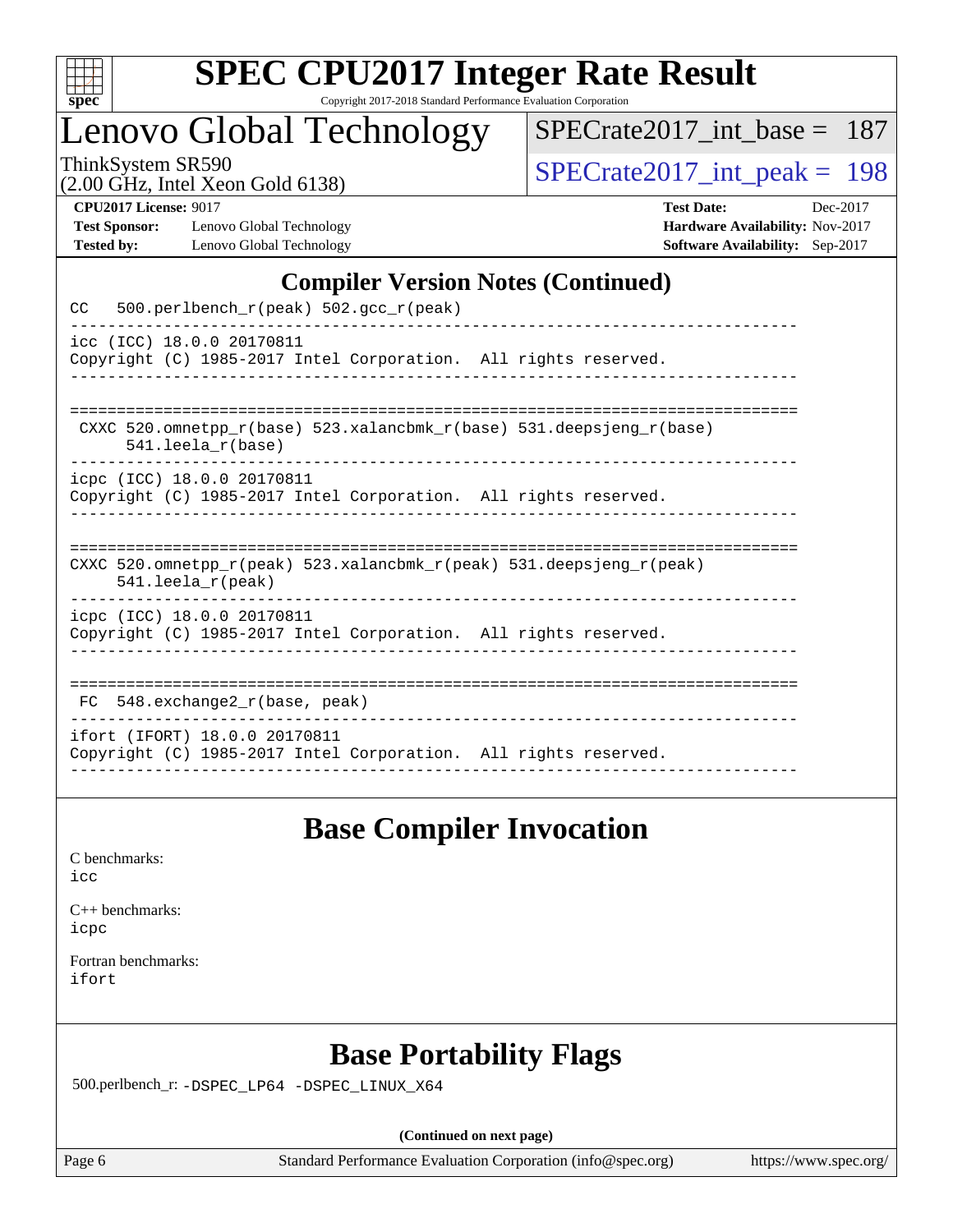

## Lenovo Global Technology

[SPECrate2017\\_int\\_base =](http://www.spec.org/auto/cpu2017/Docs/result-fields.html#SPECrate2017intbase) 187

(2.00 GHz, Intel Xeon Gold 6138)

ThinkSystem SR590<br>  $\angle Q$  00 GHz, Intel Year Gold 6138)<br> [SPECrate2017\\_int\\_peak =](http://www.spec.org/auto/cpu2017/Docs/result-fields.html#SPECrate2017intpeak) 198

**[Test Sponsor:](http://www.spec.org/auto/cpu2017/Docs/result-fields.html#TestSponsor)** Lenovo Global Technology **[Hardware Availability:](http://www.spec.org/auto/cpu2017/Docs/result-fields.html#HardwareAvailability)** Nov-2017 **[Tested by:](http://www.spec.org/auto/cpu2017/Docs/result-fields.html#Testedby)** Lenovo Global Technology **[Software Availability:](http://www.spec.org/auto/cpu2017/Docs/result-fields.html#SoftwareAvailability)** Sep-2017

**[CPU2017 License:](http://www.spec.org/auto/cpu2017/Docs/result-fields.html#CPU2017License)** 9017 **[Test Date:](http://www.spec.org/auto/cpu2017/Docs/result-fields.html#TestDate)** Dec-2017

## **[Base Portability Flags \(Continued\)](http://www.spec.org/auto/cpu2017/Docs/result-fields.html#BasePortabilityFlags)**

 502.gcc\_r: [-DSPEC\\_LP64](http://www.spec.org/cpu2017/results/res2018q1/cpu2017-20171225-02181.flags.html#suite_basePORTABILITY502_gcc_r_DSPEC_LP64) 505.mcf\_r: [-DSPEC\\_LP64](http://www.spec.org/cpu2017/results/res2018q1/cpu2017-20171225-02181.flags.html#suite_basePORTABILITY505_mcf_r_DSPEC_LP64) 520.omnetpp\_r: [-DSPEC\\_LP64](http://www.spec.org/cpu2017/results/res2018q1/cpu2017-20171225-02181.flags.html#suite_basePORTABILITY520_omnetpp_r_DSPEC_LP64) 523.xalancbmk\_r: [-DSPEC\\_LP64](http://www.spec.org/cpu2017/results/res2018q1/cpu2017-20171225-02181.flags.html#suite_basePORTABILITY523_xalancbmk_r_DSPEC_LP64) [-DSPEC\\_LINUX](http://www.spec.org/cpu2017/results/res2018q1/cpu2017-20171225-02181.flags.html#b523.xalancbmk_r_baseCXXPORTABILITY_DSPEC_LINUX) 525.x264\_r: [-DSPEC\\_LP64](http://www.spec.org/cpu2017/results/res2018q1/cpu2017-20171225-02181.flags.html#suite_basePORTABILITY525_x264_r_DSPEC_LP64) 531.deepsjeng\_r: [-DSPEC\\_LP64](http://www.spec.org/cpu2017/results/res2018q1/cpu2017-20171225-02181.flags.html#suite_basePORTABILITY531_deepsjeng_r_DSPEC_LP64) 541.leela\_r: [-DSPEC\\_LP64](http://www.spec.org/cpu2017/results/res2018q1/cpu2017-20171225-02181.flags.html#suite_basePORTABILITY541_leela_r_DSPEC_LP64) 548.exchange2\_r: [-DSPEC\\_LP64](http://www.spec.org/cpu2017/results/res2018q1/cpu2017-20171225-02181.flags.html#suite_basePORTABILITY548_exchange2_r_DSPEC_LP64) 557.xz\_r: [-DSPEC\\_LP64](http://www.spec.org/cpu2017/results/res2018q1/cpu2017-20171225-02181.flags.html#suite_basePORTABILITY557_xz_r_DSPEC_LP64)

## **[Base Optimization Flags](http://www.spec.org/auto/cpu2017/Docs/result-fields.html#BaseOptimizationFlags)**

[C benchmarks](http://www.spec.org/auto/cpu2017/Docs/result-fields.html#Cbenchmarks):

[-Wl,-z,muldefs](http://www.spec.org/cpu2017/results/res2018q1/cpu2017-20171225-02181.flags.html#user_CCbase_link_force_multiple1_b4cbdb97b34bdee9ceefcfe54f4c8ea74255f0b02a4b23e853cdb0e18eb4525ac79b5a88067c842dd0ee6996c24547a27a4b99331201badda8798ef8a743f577) [-xCORE-AVX2](http://www.spec.org/cpu2017/results/res2018q1/cpu2017-20171225-02181.flags.html#user_CCbase_f-xCORE-AVX2) [-ipo](http://www.spec.org/cpu2017/results/res2018q1/cpu2017-20171225-02181.flags.html#user_CCbase_f-ipo) [-O3](http://www.spec.org/cpu2017/results/res2018q1/cpu2017-20171225-02181.flags.html#user_CCbase_f-O3) [-no-prec-div](http://www.spec.org/cpu2017/results/res2018q1/cpu2017-20171225-02181.flags.html#user_CCbase_f-no-prec-div) [-qopt-mem-layout-trans=3](http://www.spec.org/cpu2017/results/res2018q1/cpu2017-20171225-02181.flags.html#user_CCbase_f-qopt-mem-layout-trans_de80db37974c74b1f0e20d883f0b675c88c3b01e9d123adea9b28688d64333345fb62bc4a798493513fdb68f60282f9a726aa07f478b2f7113531aecce732043) [-L/usr/local/je5.0.1-64/lib](http://www.spec.org/cpu2017/results/res2018q1/cpu2017-20171225-02181.flags.html#user_CCbase_jemalloc_link_path64_4b10a636b7bce113509b17f3bd0d6226c5fb2346b9178c2d0232c14f04ab830f976640479e5c33dc2bcbbdad86ecfb6634cbbd4418746f06f368b512fced5394) [-ljemalloc](http://www.spec.org/cpu2017/results/res2018q1/cpu2017-20171225-02181.flags.html#user_CCbase_jemalloc_link_lib_d1249b907c500fa1c0672f44f562e3d0f79738ae9e3c4a9c376d49f265a04b9c99b167ecedbf6711b3085be911c67ff61f150a17b3472be731631ba4d0471706)

[C++ benchmarks:](http://www.spec.org/auto/cpu2017/Docs/result-fields.html#CXXbenchmarks) [-Wl,-z,muldefs](http://www.spec.org/cpu2017/results/res2018q1/cpu2017-20171225-02181.flags.html#user_CXXbase_link_force_multiple1_b4cbdb97b34bdee9ceefcfe54f4c8ea74255f0b02a4b23e853cdb0e18eb4525ac79b5a88067c842dd0ee6996c24547a27a4b99331201badda8798ef8a743f577) [-xCORE-AVX2](http://www.spec.org/cpu2017/results/res2018q1/cpu2017-20171225-02181.flags.html#user_CXXbase_f-xCORE-AVX2) [-ipo](http://www.spec.org/cpu2017/results/res2018q1/cpu2017-20171225-02181.flags.html#user_CXXbase_f-ipo) [-O3](http://www.spec.org/cpu2017/results/res2018q1/cpu2017-20171225-02181.flags.html#user_CXXbase_f-O3) [-no-prec-div](http://www.spec.org/cpu2017/results/res2018q1/cpu2017-20171225-02181.flags.html#user_CXXbase_f-no-prec-div) [-qopt-mem-layout-trans=3](http://www.spec.org/cpu2017/results/res2018q1/cpu2017-20171225-02181.flags.html#user_CXXbase_f-qopt-mem-layout-trans_de80db37974c74b1f0e20d883f0b675c88c3b01e9d123adea9b28688d64333345fb62bc4a798493513fdb68f60282f9a726aa07f478b2f7113531aecce732043) [-L/usr/local/je5.0.1-64/lib](http://www.spec.org/cpu2017/results/res2018q1/cpu2017-20171225-02181.flags.html#user_CXXbase_jemalloc_link_path64_4b10a636b7bce113509b17f3bd0d6226c5fb2346b9178c2d0232c14f04ab830f976640479e5c33dc2bcbbdad86ecfb6634cbbd4418746f06f368b512fced5394) [-ljemalloc](http://www.spec.org/cpu2017/results/res2018q1/cpu2017-20171225-02181.flags.html#user_CXXbase_jemalloc_link_lib_d1249b907c500fa1c0672f44f562e3d0f79738ae9e3c4a9c376d49f265a04b9c99b167ecedbf6711b3085be911c67ff61f150a17b3472be731631ba4d0471706)

[Fortran benchmarks](http://www.spec.org/auto/cpu2017/Docs/result-fields.html#Fortranbenchmarks):

[-Wl,-z,muldefs](http://www.spec.org/cpu2017/results/res2018q1/cpu2017-20171225-02181.flags.html#user_FCbase_link_force_multiple1_b4cbdb97b34bdee9ceefcfe54f4c8ea74255f0b02a4b23e853cdb0e18eb4525ac79b5a88067c842dd0ee6996c24547a27a4b99331201badda8798ef8a743f577) [-xCORE-AVX2](http://www.spec.org/cpu2017/results/res2018q1/cpu2017-20171225-02181.flags.html#user_FCbase_f-xCORE-AVX2) [-ipo](http://www.spec.org/cpu2017/results/res2018q1/cpu2017-20171225-02181.flags.html#user_FCbase_f-ipo) [-O3](http://www.spec.org/cpu2017/results/res2018q1/cpu2017-20171225-02181.flags.html#user_FCbase_f-O3) [-no-prec-div](http://www.spec.org/cpu2017/results/res2018q1/cpu2017-20171225-02181.flags.html#user_FCbase_f-no-prec-div) [-qopt-mem-layout-trans=3](http://www.spec.org/cpu2017/results/res2018q1/cpu2017-20171225-02181.flags.html#user_FCbase_f-qopt-mem-layout-trans_de80db37974c74b1f0e20d883f0b675c88c3b01e9d123adea9b28688d64333345fb62bc4a798493513fdb68f60282f9a726aa07f478b2f7113531aecce732043) [-nostandard-realloc-lhs](http://www.spec.org/cpu2017/results/res2018q1/cpu2017-20171225-02181.flags.html#user_FCbase_f_2003_std_realloc_82b4557e90729c0f113870c07e44d33d6f5a304b4f63d4c15d2d0f1fab99f5daaed73bdb9275d9ae411527f28b936061aa8b9c8f2d63842963b95c9dd6426b8a) [-align array32byte](http://www.spec.org/cpu2017/results/res2018q1/cpu2017-20171225-02181.flags.html#user_FCbase_align_array32byte_b982fe038af199962ba9a80c053b8342c548c85b40b8e86eb3cc33dee0d7986a4af373ac2d51c3f7cf710a18d62fdce2948f201cd044323541f22fc0fffc51b6) [-L/usr/local/je5.0.1-64/lib](http://www.spec.org/cpu2017/results/res2018q1/cpu2017-20171225-02181.flags.html#user_FCbase_jemalloc_link_path64_4b10a636b7bce113509b17f3bd0d6226c5fb2346b9178c2d0232c14f04ab830f976640479e5c33dc2bcbbdad86ecfb6634cbbd4418746f06f368b512fced5394) [-ljemalloc](http://www.spec.org/cpu2017/results/res2018q1/cpu2017-20171225-02181.flags.html#user_FCbase_jemalloc_link_lib_d1249b907c500fa1c0672f44f562e3d0f79738ae9e3c4a9c376d49f265a04b9c99b167ecedbf6711b3085be911c67ff61f150a17b3472be731631ba4d0471706)

### **[Base Other Flags](http://www.spec.org/auto/cpu2017/Docs/result-fields.html#BaseOtherFlags)**

[C benchmarks](http://www.spec.org/auto/cpu2017/Docs/result-fields.html#Cbenchmarks):  $-m64 - std= c11$  $-m64 - std= c11$ 

[C++ benchmarks:](http://www.spec.org/auto/cpu2017/Docs/result-fields.html#CXXbenchmarks) [-m64](http://www.spec.org/cpu2017/results/res2018q1/cpu2017-20171225-02181.flags.html#user_CXXbase_intel_intel64_18.0_af43caccfc8ded86e7699f2159af6efc7655f51387b94da716254467f3c01020a5059329e2569e4053f409e7c9202a7efc638f7a6d1ffb3f52dea4a3e31d82ab)

[Fortran benchmarks](http://www.spec.org/auto/cpu2017/Docs/result-fields.html#Fortranbenchmarks): [-m64](http://www.spec.org/cpu2017/results/res2018q1/cpu2017-20171225-02181.flags.html#user_FCbase_intel_intel64_18.0_af43caccfc8ded86e7699f2159af6efc7655f51387b94da716254467f3c01020a5059329e2569e4053f409e7c9202a7efc638f7a6d1ffb3f52dea4a3e31d82ab)

## **[Peak Compiler Invocation](http://www.spec.org/auto/cpu2017/Docs/result-fields.html#PeakCompilerInvocation)**

[C benchmarks:](http://www.spec.org/auto/cpu2017/Docs/result-fields.html#Cbenchmarks)

[icc](http://www.spec.org/cpu2017/results/res2018q1/cpu2017-20171225-02181.flags.html#user_CCpeak_intel_icc_18.0_66fc1ee009f7361af1fbd72ca7dcefbb700085f36577c54f309893dd4ec40d12360134090235512931783d35fd58c0460139e722d5067c5574d8eaf2b3e37e92)

**(Continued on next page)**

Page 7 Standard Performance Evaluation Corporation [\(info@spec.org\)](mailto:info@spec.org) <https://www.spec.org/>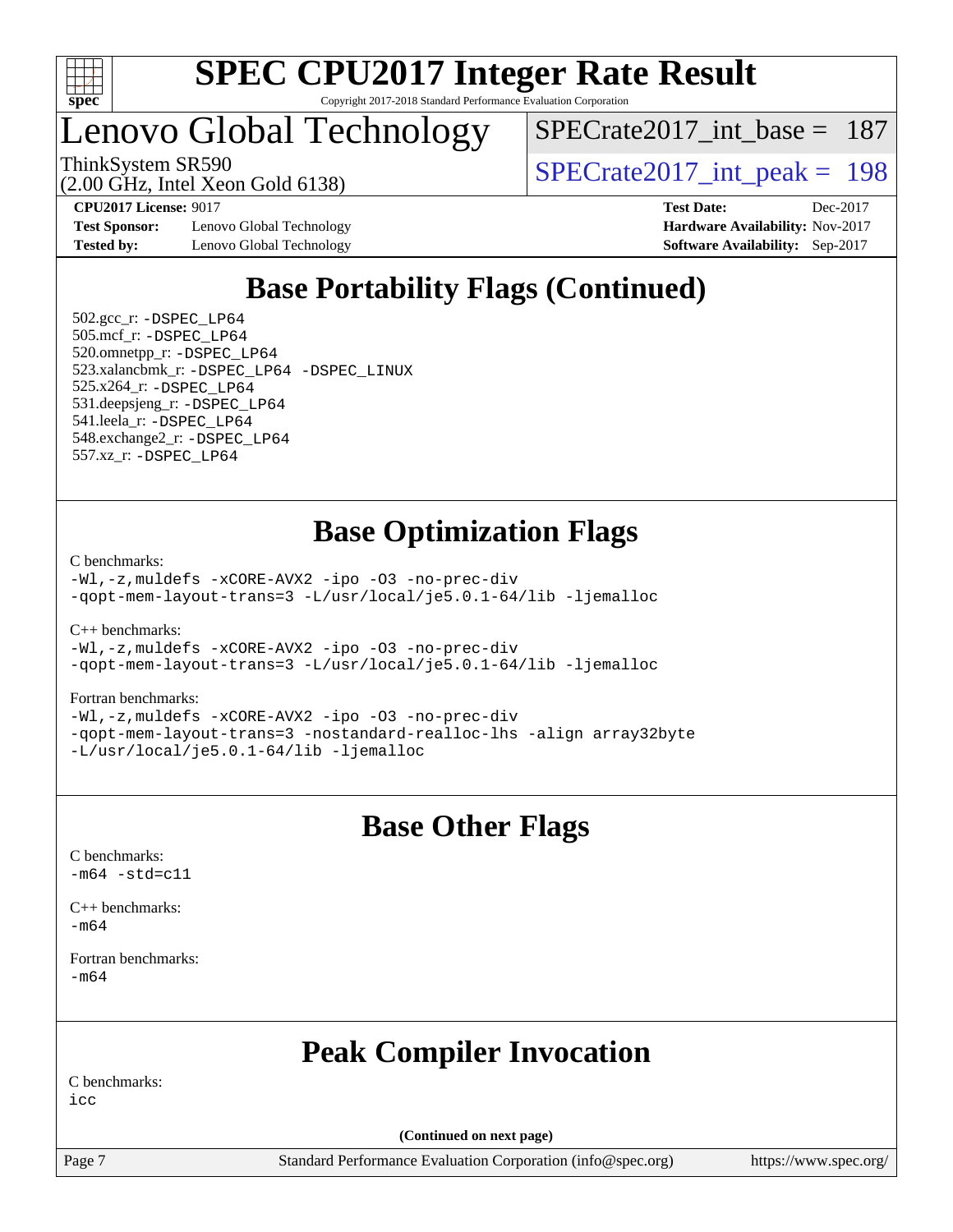

## Lenovo Global Technology

 $SPECrate2017\_int\_base = 187$ 

(2.00 GHz, Intel Xeon Gold 6138)

ThinkSystem SR590<br>  $\angle Q$  00 GHz, Intel Year Gald 6138)<br> [SPECrate2017\\_int\\_peak =](http://www.spec.org/auto/cpu2017/Docs/result-fields.html#SPECrate2017intpeak) 198

**[Test Sponsor:](http://www.spec.org/auto/cpu2017/Docs/result-fields.html#TestSponsor)** Lenovo Global Technology **[Hardware Availability:](http://www.spec.org/auto/cpu2017/Docs/result-fields.html#HardwareAvailability)** Nov-2017 **[Tested by:](http://www.spec.org/auto/cpu2017/Docs/result-fields.html#Testedby)** Lenovo Global Technology **[Software Availability:](http://www.spec.org/auto/cpu2017/Docs/result-fields.html#SoftwareAvailability)** Sep-2017

**[CPU2017 License:](http://www.spec.org/auto/cpu2017/Docs/result-fields.html#CPU2017License)** 9017 **[Test Date:](http://www.spec.org/auto/cpu2017/Docs/result-fields.html#TestDate)** Dec-2017

## **[Peak Compiler Invocation \(Continued\)](http://www.spec.org/auto/cpu2017/Docs/result-fields.html#PeakCompilerInvocation)**

[C++ benchmarks:](http://www.spec.org/auto/cpu2017/Docs/result-fields.html#CXXbenchmarks) [icpc](http://www.spec.org/cpu2017/results/res2018q1/cpu2017-20171225-02181.flags.html#user_CXXpeak_intel_icpc_18.0_c510b6838c7f56d33e37e94d029a35b4a7bccf4766a728ee175e80a419847e808290a9b78be685c44ab727ea267ec2f070ec5dc83b407c0218cded6866a35d07)

[Fortran benchmarks](http://www.spec.org/auto/cpu2017/Docs/result-fields.html#Fortranbenchmarks): [ifort](http://www.spec.org/cpu2017/results/res2018q1/cpu2017-20171225-02181.flags.html#user_FCpeak_intel_ifort_18.0_8111460550e3ca792625aed983ce982f94888b8b503583aa7ba2b8303487b4d8a21a13e7191a45c5fd58ff318f48f9492884d4413fa793fd88dd292cad7027ca)

## **[Peak Portability Flags](http://www.spec.org/auto/cpu2017/Docs/result-fields.html#PeakPortabilityFlags)**

 500.perlbench\_r: [-DSPEC\\_LP64](http://www.spec.org/cpu2017/results/res2018q1/cpu2017-20171225-02181.flags.html#b500.perlbench_r_peakPORTABILITY_DSPEC_LP64) [-DSPEC\\_LINUX\\_X64](http://www.spec.org/cpu2017/results/res2018q1/cpu2017-20171225-02181.flags.html#b500.perlbench_r_peakCPORTABILITY_DSPEC_LINUX_X64) 502.gcc\_r: [-D\\_FILE\\_OFFSET\\_BITS=64](http://www.spec.org/cpu2017/results/res2018q1/cpu2017-20171225-02181.flags.html#user_peakPORTABILITY502_gcc_r_file_offset_bits_64_5ae949a99b284ddf4e95728d47cb0843d81b2eb0e18bdfe74bbf0f61d0b064f4bda2f10ea5eb90e1dcab0e84dbc592acfc5018bc955c18609f94ddb8d550002c) 505.mcf\_r: [-DSPEC\\_LP64](http://www.spec.org/cpu2017/results/res2018q1/cpu2017-20171225-02181.flags.html#suite_peakPORTABILITY505_mcf_r_DSPEC_LP64) 520.omnetpp\_r: [-DSPEC\\_LP64](http://www.spec.org/cpu2017/results/res2018q1/cpu2017-20171225-02181.flags.html#suite_peakPORTABILITY520_omnetpp_r_DSPEC_LP64) 523.xalancbmk\_r: [-D\\_FILE\\_OFFSET\\_BITS=64](http://www.spec.org/cpu2017/results/res2018q1/cpu2017-20171225-02181.flags.html#user_peakPORTABILITY523_xalancbmk_r_file_offset_bits_64_5ae949a99b284ddf4e95728d47cb0843d81b2eb0e18bdfe74bbf0f61d0b064f4bda2f10ea5eb90e1dcab0e84dbc592acfc5018bc955c18609f94ddb8d550002c) [-DSPEC\\_LINUX](http://www.spec.org/cpu2017/results/res2018q1/cpu2017-20171225-02181.flags.html#b523.xalancbmk_r_peakCXXPORTABILITY_DSPEC_LINUX) 525.x264\_r: [-DSPEC\\_LP64](http://www.spec.org/cpu2017/results/res2018q1/cpu2017-20171225-02181.flags.html#suite_peakPORTABILITY525_x264_r_DSPEC_LP64) 531.deepsjeng\_r: [-DSPEC\\_LP64](http://www.spec.org/cpu2017/results/res2018q1/cpu2017-20171225-02181.flags.html#suite_peakPORTABILITY531_deepsjeng_r_DSPEC_LP64) 541.leela\_r: [-DSPEC\\_LP64](http://www.spec.org/cpu2017/results/res2018q1/cpu2017-20171225-02181.flags.html#suite_peakPORTABILITY541_leela_r_DSPEC_LP64) 548.exchange2\_r: [-DSPEC\\_LP64](http://www.spec.org/cpu2017/results/res2018q1/cpu2017-20171225-02181.flags.html#suite_peakPORTABILITY548_exchange2_r_DSPEC_LP64) 557.xz\_r: [-DSPEC\\_LP64](http://www.spec.org/cpu2017/results/res2018q1/cpu2017-20171225-02181.flags.html#suite_peakPORTABILITY557_xz_r_DSPEC_LP64)

## **[Peak Optimization Flags](http://www.spec.org/auto/cpu2017/Docs/result-fields.html#PeakOptimizationFlags)**

[C benchmarks](http://www.spec.org/auto/cpu2017/Docs/result-fields.html#Cbenchmarks):

```
 500.perlbench_r: -Wl,-z,muldefs -prof-gen(pass 1) -prof-use(pass 2) -ipo
-xCORE-AVX2 -O3 -no-prec-div -qopt-mem-layout-trans=3
-fno-strict-overflow -L/usr/local/je5.0.1-64/lib
-ljemalloc
```
 502.gcc\_r: [-L/opt/intel/compilers\\_and\\_libraries\\_2018/linux/lib/ia32](http://www.spec.org/cpu2017/results/res2018q1/cpu2017-20171225-02181.flags.html#user_peakCCLD502_gcc_r_Enable-32bit-runtime_af243bdb1d79e4c7a4f720bf8275e627de2ecd461de63307bc14cef0633fde3cd7bb2facb32dcc8be9566045fb55d40ce2b72b725f73827aa7833441b71b9343) [-Wl,-z,muldefs](http://www.spec.org/cpu2017/results/res2018q1/cpu2017-20171225-02181.flags.html#user_peakEXTRA_LDFLAGS502_gcc_r_link_force_multiple1_b4cbdb97b34bdee9ceefcfe54f4c8ea74255f0b02a4b23e853cdb0e18eb4525ac79b5a88067c842dd0ee6996c24547a27a4b99331201badda8798ef8a743f577) [-prof-gen](http://www.spec.org/cpu2017/results/res2018q1/cpu2017-20171225-02181.flags.html#user_peakPASS1_CFLAGSPASS1_LDFLAGS502_gcc_r_prof_gen_5aa4926d6013ddb2a31985c654b3eb18169fc0c6952a63635c234f711e6e63dd76e94ad52365559451ec499a2cdb89e4dc58ba4c67ef54ca681ffbe1461d6b36)(pass 1) [-prof-use](http://www.spec.org/cpu2017/results/res2018q1/cpu2017-20171225-02181.flags.html#user_peakPASS2_CFLAGSPASS2_LDFLAGS502_gcc_r_prof_use_1a21ceae95f36a2b53c25747139a6c16ca95bd9def2a207b4f0849963b97e94f5260e30a0c64f4bb623698870e679ca08317ef8150905d41bd88c6f78df73f19)(pass 2) [-ipo](http://www.spec.org/cpu2017/results/res2018q1/cpu2017-20171225-02181.flags.html#user_peakPASS1_COPTIMIZEPASS2_COPTIMIZE502_gcc_r_f-ipo) [-xCORE-AVX2](http://www.spec.org/cpu2017/results/res2018q1/cpu2017-20171225-02181.flags.html#user_peakPASS2_COPTIMIZE502_gcc_r_f-xCORE-AVX2) [-O3](http://www.spec.org/cpu2017/results/res2018q1/cpu2017-20171225-02181.flags.html#user_peakPASS1_COPTIMIZEPASS2_COPTIMIZE502_gcc_r_f-O3) [-no-prec-div](http://www.spec.org/cpu2017/results/res2018q1/cpu2017-20171225-02181.flags.html#user_peakPASS1_COPTIMIZEPASS2_COPTIMIZE502_gcc_r_f-no-prec-div) [-qopt-mem-layout-trans=3](http://www.spec.org/cpu2017/results/res2018q1/cpu2017-20171225-02181.flags.html#user_peakPASS1_COPTIMIZEPASS2_COPTIMIZE502_gcc_r_f-qopt-mem-layout-trans_de80db37974c74b1f0e20d883f0b675c88c3b01e9d123adea9b28688d64333345fb62bc4a798493513fdb68f60282f9a726aa07f478b2f7113531aecce732043) [-L/usr/local/je5.0.1-32/lib](http://www.spec.org/cpu2017/results/res2018q1/cpu2017-20171225-02181.flags.html#user_peakEXTRA_LIBS502_gcc_r_jemalloc_link_path32_e29f22e8e6c17053bbc6a0971f5a9c01a601a06bb1a59df2084b77a2fe0a2995b64fd4256feaeea39eeba3aae142e96e2b2b0a28974019c0c0c88139a84f900a) [-ljemalloc](http://www.spec.org/cpu2017/results/res2018q1/cpu2017-20171225-02181.flags.html#user_peakEXTRA_LIBS502_gcc_r_jemalloc_link_lib_d1249b907c500fa1c0672f44f562e3d0f79738ae9e3c4a9c376d49f265a04b9c99b167ecedbf6711b3085be911c67ff61f150a17b3472be731631ba4d0471706)

```
 505.mcf_r: -Wl,-z,muldefs -xCORE-AVX2 -ipo -O3 -no-prec-div
-qopt-mem-layout-trans=3 -L/usr/local/je5.0.1-64/lib
-ljemalloc
```

```
 525.x264_r: -Wl,-z,muldefs -xCORE-AVX2 -ipo -O3 -no-prec-div
-qopt-mem-layout-trans=3 -fno-alias
-L/usr/local/je5.0.1-64/lib -ljemalloc
```
**(Continued on next page)**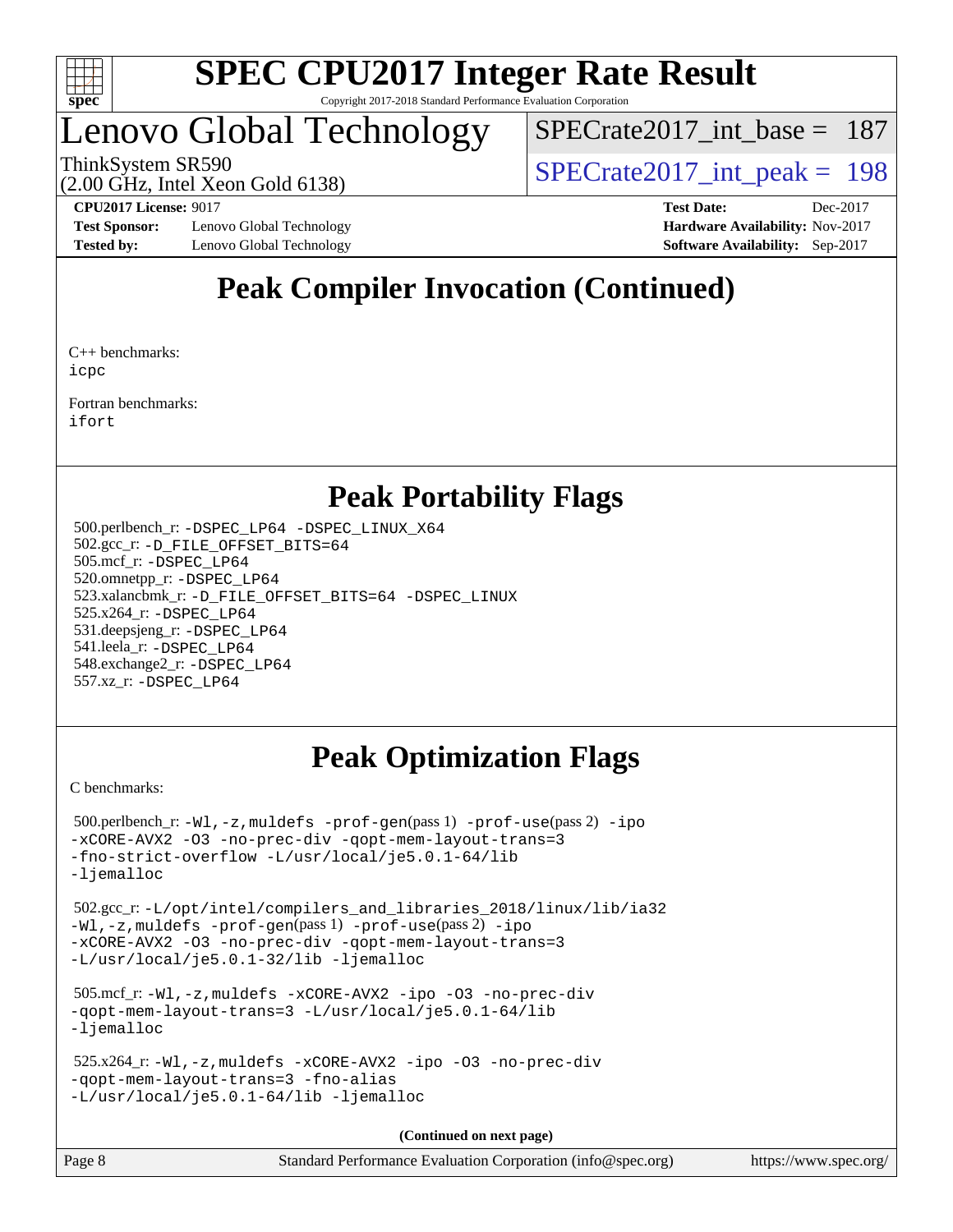

## Lenovo Global Technology

[SPECrate2017\\_int\\_base =](http://www.spec.org/auto/cpu2017/Docs/result-fields.html#SPECrate2017intbase) 187

(2.00 GHz, Intel Xeon Gold 6138)

ThinkSystem SR590<br>  $\angle Q$  00 GHz, Intel Year Gold 6138)<br> [SPECrate2017\\_int\\_peak =](http://www.spec.org/auto/cpu2017/Docs/result-fields.html#SPECrate2017intpeak) 198

**[Test Sponsor:](http://www.spec.org/auto/cpu2017/Docs/result-fields.html#TestSponsor)** Lenovo Global Technology **[Hardware Availability:](http://www.spec.org/auto/cpu2017/Docs/result-fields.html#HardwareAvailability)** Nov-2017 **[Tested by:](http://www.spec.org/auto/cpu2017/Docs/result-fields.html#Testedby)** Lenovo Global Technology **[Software Availability:](http://www.spec.org/auto/cpu2017/Docs/result-fields.html#SoftwareAvailability)** Sep-2017

**[CPU2017 License:](http://www.spec.org/auto/cpu2017/Docs/result-fields.html#CPU2017License)** 9017 **[Test Date:](http://www.spec.org/auto/cpu2017/Docs/result-fields.html#TestDate)** Dec-2017

## **[Peak Optimization Flags \(Continued\)](http://www.spec.org/auto/cpu2017/Docs/result-fields.html#PeakOptimizationFlags)**

557.xz\_r: Same as 505.mcf\_r

[C++ benchmarks:](http://www.spec.org/auto/cpu2017/Docs/result-fields.html#CXXbenchmarks)

```
520.omnetpp_r: -W1, -z, muldefs -prof -qen(pass 1) -prof-ipo
-xCORE-AVX2 -O3 -no-prec-div -qopt-mem-layout-trans=3
-L/usr/local/je5.0.1-64/lib -ljemalloc
```
 523.xalancbmk\_r: [-L/opt/intel/compilers\\_and\\_libraries\\_2018/linux/lib/ia32](http://www.spec.org/cpu2017/results/res2018q1/cpu2017-20171225-02181.flags.html#user_peakCXXLD523_xalancbmk_r_Enable-32bit-runtime_af243bdb1d79e4c7a4f720bf8275e627de2ecd461de63307bc14cef0633fde3cd7bb2facb32dcc8be9566045fb55d40ce2b72b725f73827aa7833441b71b9343) [-Wl,-z,muldefs](http://www.spec.org/cpu2017/results/res2018q1/cpu2017-20171225-02181.flags.html#user_peakEXTRA_LDFLAGS523_xalancbmk_r_link_force_multiple1_b4cbdb97b34bdee9ceefcfe54f4c8ea74255f0b02a4b23e853cdb0e18eb4525ac79b5a88067c842dd0ee6996c24547a27a4b99331201badda8798ef8a743f577) [-prof-gen](http://www.spec.org/cpu2017/results/res2018q1/cpu2017-20171225-02181.flags.html#user_peakPASS1_CXXFLAGSPASS1_LDFLAGS523_xalancbmk_r_prof_gen_5aa4926d6013ddb2a31985c654b3eb18169fc0c6952a63635c234f711e6e63dd76e94ad52365559451ec499a2cdb89e4dc58ba4c67ef54ca681ffbe1461d6b36)(pass 1) [-prof-use](http://www.spec.org/cpu2017/results/res2018q1/cpu2017-20171225-02181.flags.html#user_peakPASS2_CXXFLAGSPASS2_LDFLAGS523_xalancbmk_r_prof_use_1a21ceae95f36a2b53c25747139a6c16ca95bd9def2a207b4f0849963b97e94f5260e30a0c64f4bb623698870e679ca08317ef8150905d41bd88c6f78df73f19)(pass 2) [-ipo](http://www.spec.org/cpu2017/results/res2018q1/cpu2017-20171225-02181.flags.html#user_peakPASS1_CXXOPTIMIZEPASS2_CXXOPTIMIZE523_xalancbmk_r_f-ipo) [-xCORE-AVX2](http://www.spec.org/cpu2017/results/res2018q1/cpu2017-20171225-02181.flags.html#user_peakPASS2_CXXOPTIMIZE523_xalancbmk_r_f-xCORE-AVX2) [-O3](http://www.spec.org/cpu2017/results/res2018q1/cpu2017-20171225-02181.flags.html#user_peakPASS1_CXXOPTIMIZEPASS2_CXXOPTIMIZE523_xalancbmk_r_f-O3) [-no-prec-div](http://www.spec.org/cpu2017/results/res2018q1/cpu2017-20171225-02181.flags.html#user_peakPASS1_CXXOPTIMIZEPASS2_CXXOPTIMIZE523_xalancbmk_r_f-no-prec-div) [-qopt-mem-layout-trans=3](http://www.spec.org/cpu2017/results/res2018q1/cpu2017-20171225-02181.flags.html#user_peakPASS1_CXXOPTIMIZEPASS2_CXXOPTIMIZE523_xalancbmk_r_f-qopt-mem-layout-trans_de80db37974c74b1f0e20d883f0b675c88c3b01e9d123adea9b28688d64333345fb62bc4a798493513fdb68f60282f9a726aa07f478b2f7113531aecce732043) [-L/usr/local/je5.0.1-32/lib](http://www.spec.org/cpu2017/results/res2018q1/cpu2017-20171225-02181.flags.html#user_peakEXTRA_LIBS523_xalancbmk_r_jemalloc_link_path32_e29f22e8e6c17053bbc6a0971f5a9c01a601a06bb1a59df2084b77a2fe0a2995b64fd4256feaeea39eeba3aae142e96e2b2b0a28974019c0c0c88139a84f900a) [-ljemalloc](http://www.spec.org/cpu2017/results/res2018q1/cpu2017-20171225-02181.flags.html#user_peakEXTRA_LIBS523_xalancbmk_r_jemalloc_link_lib_d1249b907c500fa1c0672f44f562e3d0f79738ae9e3c4a9c376d49f265a04b9c99b167ecedbf6711b3085be911c67ff61f150a17b3472be731631ba4d0471706)

531.deepsjeng\_r: Same as 520.omnetpp\_r

541.leela\_r: Same as 520.omnetpp\_r

[Fortran benchmarks](http://www.spec.org/auto/cpu2017/Docs/result-fields.html#Fortranbenchmarks):

[-Wl,-z,muldefs](http://www.spec.org/cpu2017/results/res2018q1/cpu2017-20171225-02181.flags.html#user_FCpeak_link_force_multiple1_b4cbdb97b34bdee9ceefcfe54f4c8ea74255f0b02a4b23e853cdb0e18eb4525ac79b5a88067c842dd0ee6996c24547a27a4b99331201badda8798ef8a743f577) [-xCORE-AVX2](http://www.spec.org/cpu2017/results/res2018q1/cpu2017-20171225-02181.flags.html#user_FCpeak_f-xCORE-AVX2) [-ipo](http://www.spec.org/cpu2017/results/res2018q1/cpu2017-20171225-02181.flags.html#user_FCpeak_f-ipo) [-O3](http://www.spec.org/cpu2017/results/res2018q1/cpu2017-20171225-02181.flags.html#user_FCpeak_f-O3) [-no-prec-div](http://www.spec.org/cpu2017/results/res2018q1/cpu2017-20171225-02181.flags.html#user_FCpeak_f-no-prec-div) [-qopt-mem-layout-trans=3](http://www.spec.org/cpu2017/results/res2018q1/cpu2017-20171225-02181.flags.html#user_FCpeak_f-qopt-mem-layout-trans_de80db37974c74b1f0e20d883f0b675c88c3b01e9d123adea9b28688d64333345fb62bc4a798493513fdb68f60282f9a726aa07f478b2f7113531aecce732043) [-nostandard-realloc-lhs](http://www.spec.org/cpu2017/results/res2018q1/cpu2017-20171225-02181.flags.html#user_FCpeak_f_2003_std_realloc_82b4557e90729c0f113870c07e44d33d6f5a304b4f63d4c15d2d0f1fab99f5daaed73bdb9275d9ae411527f28b936061aa8b9c8f2d63842963b95c9dd6426b8a) [-align array32byte](http://www.spec.org/cpu2017/results/res2018q1/cpu2017-20171225-02181.flags.html#user_FCpeak_align_array32byte_b982fe038af199962ba9a80c053b8342c548c85b40b8e86eb3cc33dee0d7986a4af373ac2d51c3f7cf710a18d62fdce2948f201cd044323541f22fc0fffc51b6) [-L/usr/local/je5.0.1-64/lib](http://www.spec.org/cpu2017/results/res2018q1/cpu2017-20171225-02181.flags.html#user_FCpeak_jemalloc_link_path64_4b10a636b7bce113509b17f3bd0d6226c5fb2346b9178c2d0232c14f04ab830f976640479e5c33dc2bcbbdad86ecfb6634cbbd4418746f06f368b512fced5394) [-ljemalloc](http://www.spec.org/cpu2017/results/res2018q1/cpu2017-20171225-02181.flags.html#user_FCpeak_jemalloc_link_lib_d1249b907c500fa1c0672f44f562e3d0f79738ae9e3c4a9c376d49f265a04b9c99b167ecedbf6711b3085be911c67ff61f150a17b3472be731631ba4d0471706)

## **[Peak Other Flags](http://www.spec.org/auto/cpu2017/Docs/result-fields.html#PeakOtherFlags)**

[C benchmarks \(except as noted below\)](http://www.spec.org/auto/cpu2017/Docs/result-fields.html#Cbenchmarksexceptasnotedbelow):  $-m64 - std = c11$  $-m64 - std = c11$ 

502.gcc\_r: [-m32](http://www.spec.org/cpu2017/results/res2018q1/cpu2017-20171225-02181.flags.html#user_peakCCLD502_gcc_r_intel_ia32_18.0_2666f1173eb60787016b673bfe1358e27016ef7649ea4884b7bc6187fd89dc221d14632e22638cde1c647a518de97358ab15d4ad098ee4e19a8b28d0c25e14bf) [-std=c11](http://www.spec.org/cpu2017/results/res2018q1/cpu2017-20171225-02181.flags.html#user_peakCCLD502_gcc_r_intel_compiler_c11_mode_0e1c27790398a4642dfca32ffe6c27b5796f9c2d2676156f2e42c9c44eaad0c049b1cdb667a270c34d979996257aeb8fc440bfb01818dbc9357bd9d174cb8524)

[C++ benchmarks \(except as noted below\):](http://www.spec.org/auto/cpu2017/Docs/result-fields.html#CXXbenchmarksexceptasnotedbelow) [-m64](http://www.spec.org/cpu2017/results/res2018q1/cpu2017-20171225-02181.flags.html#user_CXXpeak_intel_intel64_18.0_af43caccfc8ded86e7699f2159af6efc7655f51387b94da716254467f3c01020a5059329e2569e4053f409e7c9202a7efc638f7a6d1ffb3f52dea4a3e31d82ab)

523.xalancbmk\_r: [-m32](http://www.spec.org/cpu2017/results/res2018q1/cpu2017-20171225-02181.flags.html#user_peakCXXLD523_xalancbmk_r_intel_ia32_18.0_2666f1173eb60787016b673bfe1358e27016ef7649ea4884b7bc6187fd89dc221d14632e22638cde1c647a518de97358ab15d4ad098ee4e19a8b28d0c25e14bf)

[Fortran benchmarks](http://www.spec.org/auto/cpu2017/Docs/result-fields.html#Fortranbenchmarks): [-m64](http://www.spec.org/cpu2017/results/res2018q1/cpu2017-20171225-02181.flags.html#user_FCpeak_intel_intel64_18.0_af43caccfc8ded86e7699f2159af6efc7655f51387b94da716254467f3c01020a5059329e2569e4053f409e7c9202a7efc638f7a6d1ffb3f52dea4a3e31d82ab)

The flags files that were used to format this result can be browsed at

<http://www.spec.org/cpu2017/flags/Intel-ic18.0-official-linux64.html> <http://www.spec.org/cpu2017/flags/Lenovo-Platform-SPECcpu2017-Flags-V1.2-SKL-A.html>